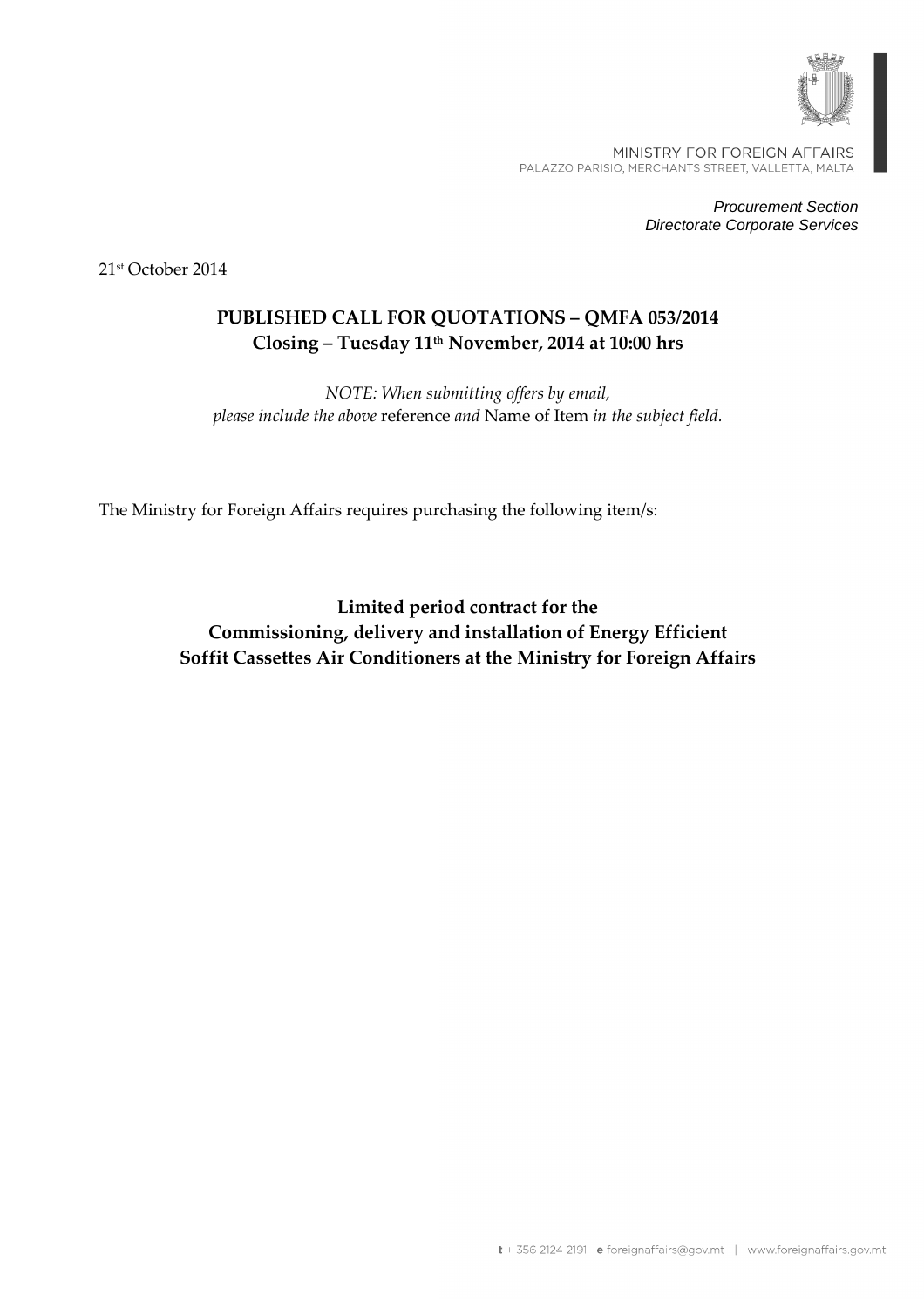# **Section A: Technical Specifications**

| <b>THE SCHEDULE</b> |                                                                                                                                                                                             |                |      |  |
|---------------------|---------------------------------------------------------------------------------------------------------------------------------------------------------------------------------------------|----------------|------|--|
|                     | Item   Description                                                                                                                                                                          | Qty            | Unit |  |
|                     | To supply, deliver to site, install and<br>connect<br>up<br>and<br>commission<br>the<br>following equipment. All the items in<br>this bill to conform to the accompanying<br>specification. |                |      |  |
|                     | Cooling Capacities for the units shall be<br>as specified or larger. Smaller sized<br>units will not be accepted.                                                                           |                |      |  |
| A                   | Soffit Cassette type unit as specified.<br>Cooling Capacity 5.0kW                                                                                                                           | $\overline{2}$ | no.  |  |
|                     | This is the minimum cooling capacity<br>based on indoor temp. 27 deg.CDB, 19.5<br>deg. CWB and an outdoor temperature<br>of 35 deg. CDB.                                                    |                |      |  |
| B                   | Twin refrigerant copper pipes (suct. &<br>disch.) complete with insulation etc.<br>between the indoor and outdoor units<br>extra to the 5m supplied with each unit                          | 20             | m    |  |
|                     | PVC condensate drains from indoor<br>units to discharge points as indicated<br>including any necessary chasing as<br>specified, extra to the 5m supplied with<br>each unit 20mm diameter    | 20             | m    |  |
|                     |                                                                                                                                                                                             |                |      |  |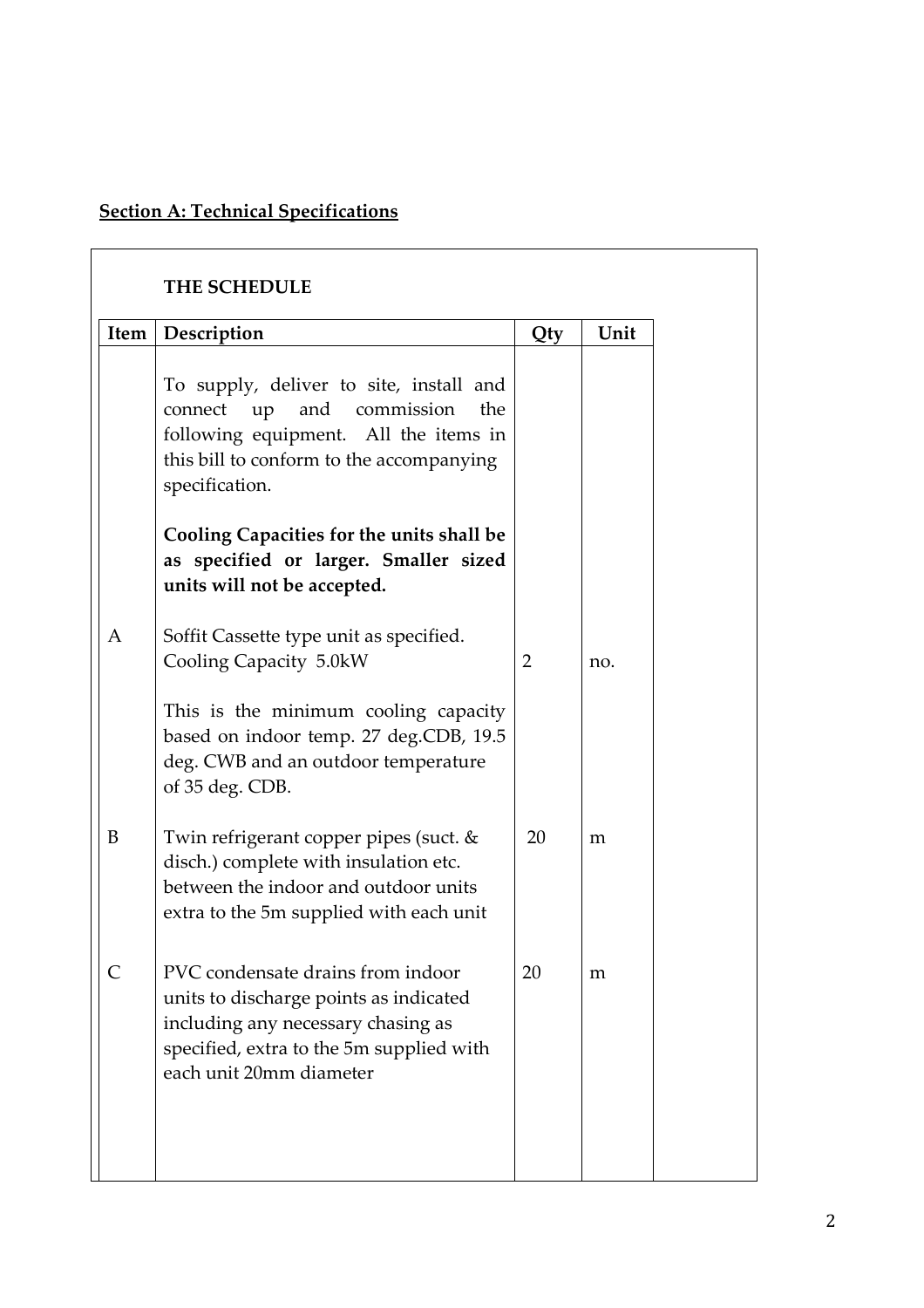|   | Wiring including any necessary conduit, | Lump | Sum  |  |
|---|-----------------------------------------|------|------|--|
|   | fittings etc., between the power supply |      |      |  |
|   | and equipment                           |      |      |  |
|   |                                         |      |      |  |
| E | Full maintenance for 60 months from     |      | year |  |
|   | commissioning.                          |      |      |  |
|   |                                         |      |      |  |

In the event of the award, prior and Commissioning a site visit is mandatory without any commitment on behalf of the government in the presence of MFA personnel. The site visit is being requested in order to discuss the commissioning, delivery and installation conditions for each job request.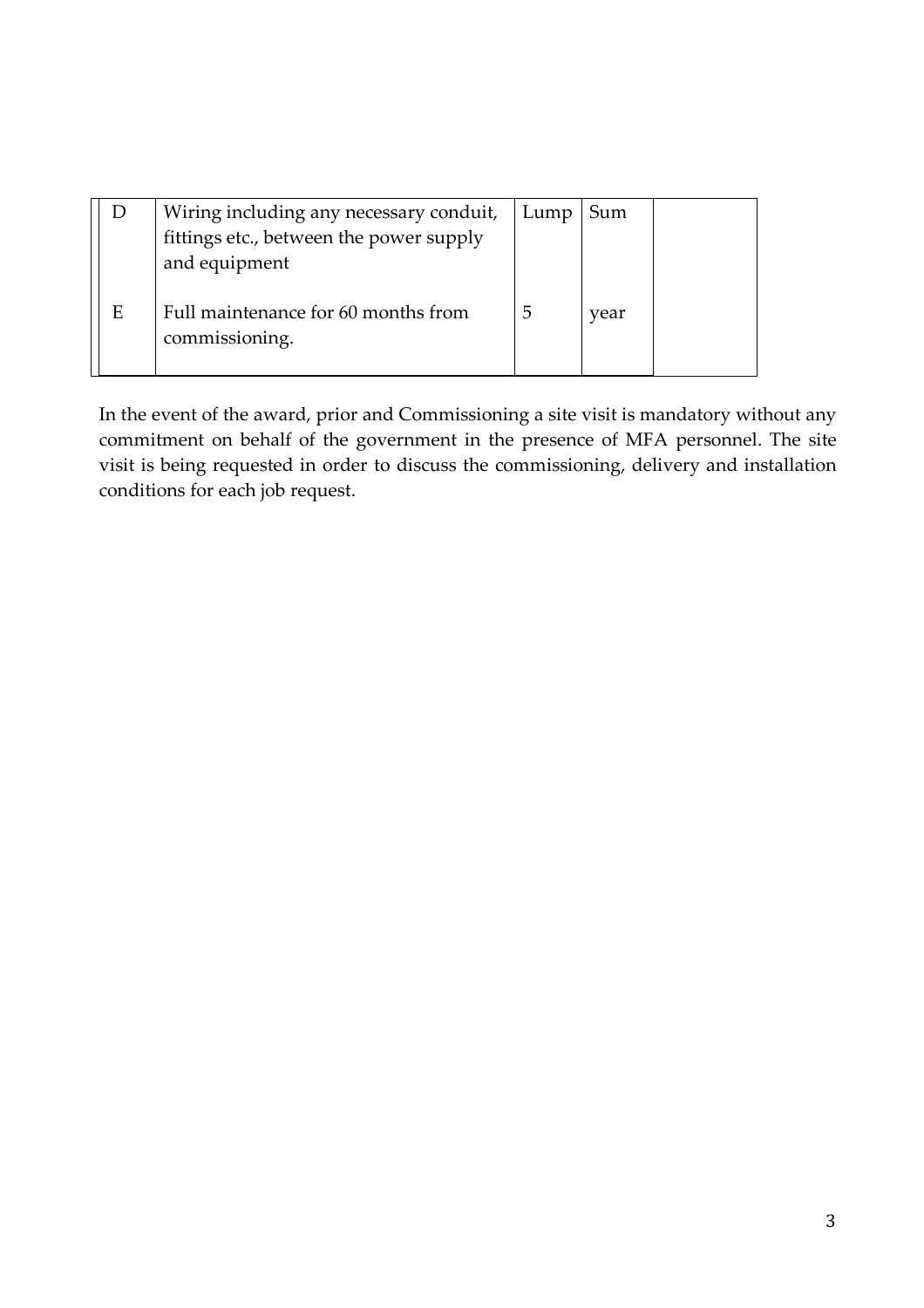## **SPECIAL CLAUSES**

#### **S.01 Scope of Work**

 These specifications detail the requirements for the supply, installation and commissioning of soffit cassette split type heat pump air-conditioning units. These works shall be carried out at the Ministry for Foreign Affairs, Valletta.

#### **S.02 Completion Period**

 All works shall be carried out within a maximum period of **2 days** from the date of order to commence works. If the Contractor fails to give details regarding his estimated completion period together with the submission, it shall be assumed that the period of completion stipulated above is accepted.

#### **S.03 Penalty for Delay**

 Failure to complete works within the stipulated period shall entail a penalty of **€25**  per day of delay, inclusive of Sundays and public holidays.

#### **S.04 Contractor's Responsibility**

The Contractor shall provide all the required material, tools, instruments and equipment and provide transport for his employees to and from the site of work.

The Contractor shall be responsible for his employees and his equipment and will be held responsible for any damage, structural or otherwise, caused as a consequence of the works in progress to Government and/or third party property.

The Contractor shall properly dispose of any debris and surplus material at the end of each working day.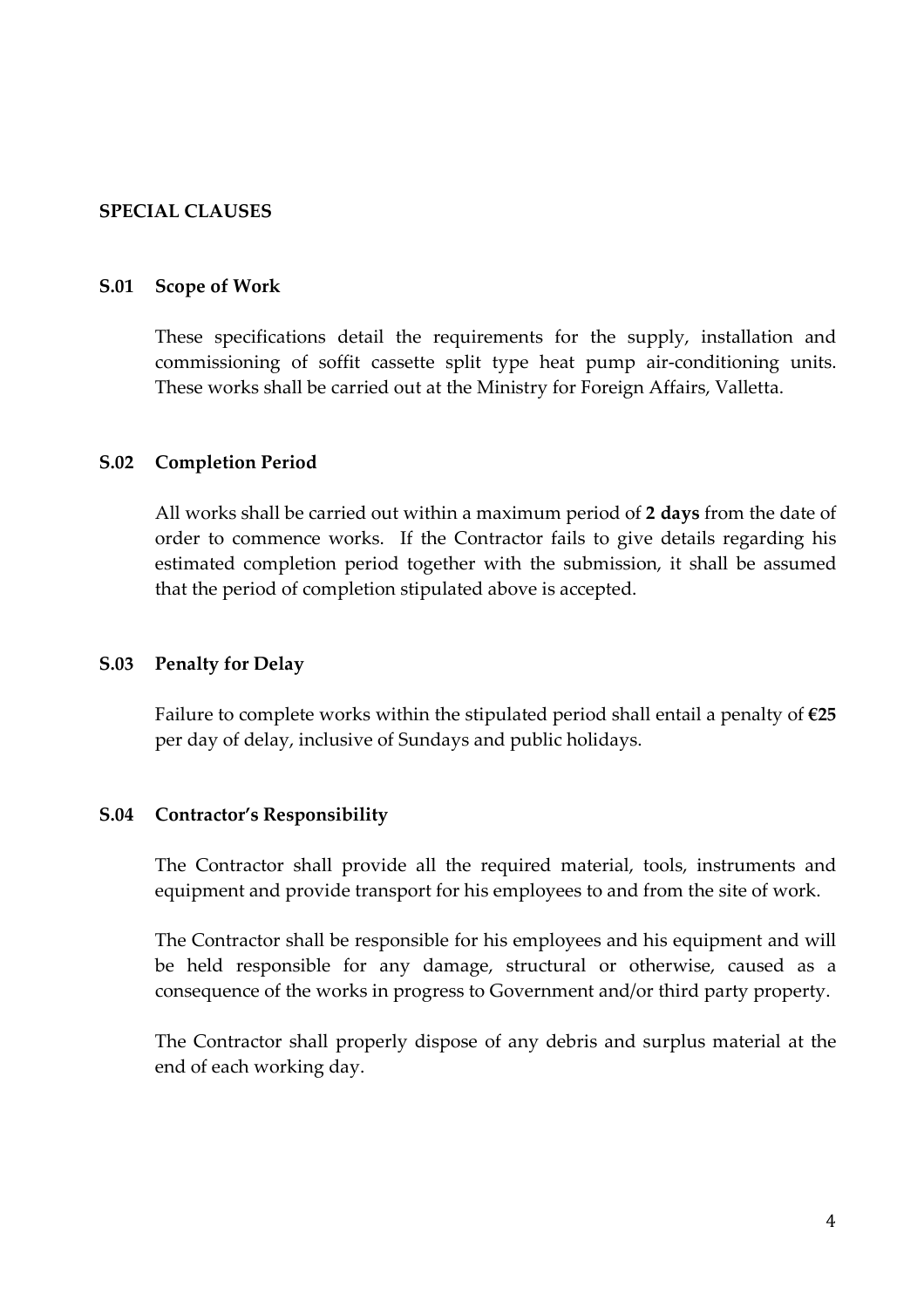#### **S.05 Storage**

 The Contractor may, at the Client's discretion, be offered storage facilities for material and equipment during the period of works. Such arrangement shall be at the Contractor's risk and the Department shall therefore not be held responsible for any detrimental action, including theft or damage.

#### **S.06 Submittals**

Each Tenderer shall submit together with his quotation:

(I) Description of the equipment and its components as offered together with all relevant manufacturers' catalogues illustrations and diagrams. All relevant technical and descriptive literature shall be in English.

| Outdoor unit<br>Section 2 |  |
|---------------------------|--|
|---------------------------|--|

- Section 3 Soffit Cassette Type Indoor Unit
- Section 6 Control
- (ii) A guarantee on all equipment they intend to offer for a period of 60 months against faulty workmanship and materials and on the operation of the system as a whole. If during this period any parts or equipment have to be changed, the guarantee on that part is to be renewed for another year from the date of replacement. The prospective tenderer shall also guarantee the supply of spares up to the next ten years following the award of the contract.

#### **S.07 Tendered Rates**

 The tendered rates shall be inclusive of all work as specified as well as any other works, which are of a contingent or indispensable nature for completing the work in its entirety and to the satisfaction of the Engineer. The rates shall be inclusive of all materials necessary, profits, VAT, landing charges and levies on all imported goods, all hire of plant and machinery required as also all transport of materials to the site of works. Tenderers quoting on a delivered to store/site basis are to submit prices/rates INCLUSIVE of VAT, Customs Import Duty, Levy, Eco-Contribution and any other charges, as applicable. Moreover, the successful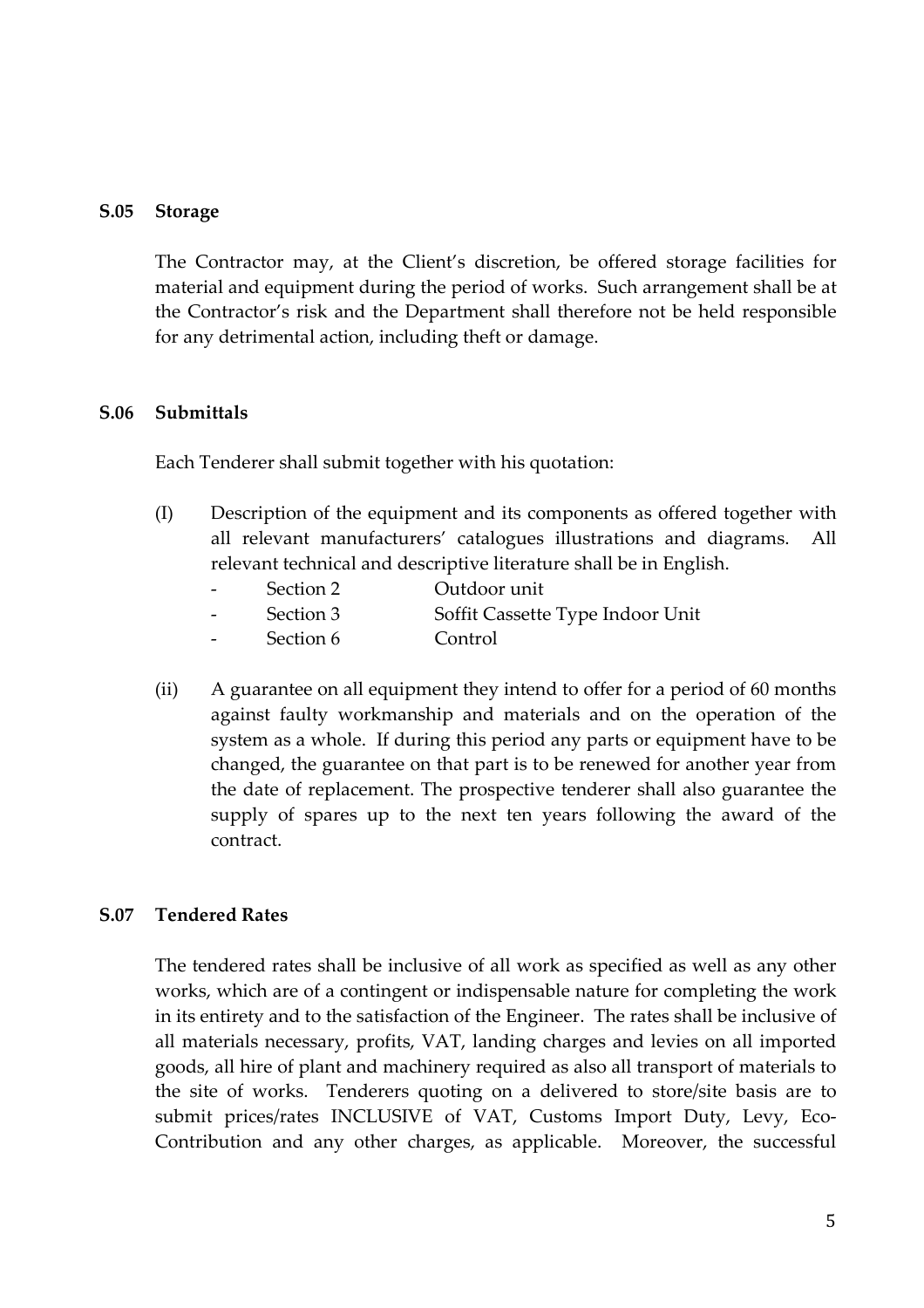bidder shall be bound to conform in all respects with VAT legislation and regulations.

#### **S.08 Arbitration**

Any dispute, controversy or claim arising out of or relating to this contract, or the breach, termination or invalidity thereof shall be settled by arbitration in accordance with the rules of the Malta Arbitration Centre as at present in force.

 Any reference in the attached General Conditions to other arbitration procedures shall not apply.

#### **S.09 Occupational Health and Safety**

 The contractor shall assume full responsibility and accountability, according to the current legislation, concerning the Health and safety of his/her employees and/or sub-contractors, including any third parties involved in the execution of this contract.

The contractor shall be bound to conform with the Occupational Health and Safety Authority Act 2000 (Cap 424) and to all regulations/legal notices that form part of this Act; as well as any other national legislation, regulations, standards, and/or codes of practice, in effect during the execution of the contract, regarding health and safety issues, as they apply for the contractor's particular operating situation and nature of work activities.

## **S.10 Trading License**

The tenderer must quote a valid Trading License number relative to the nature of the service covered by this contract in the appropriate space provided in the 'Schedule of Rates'.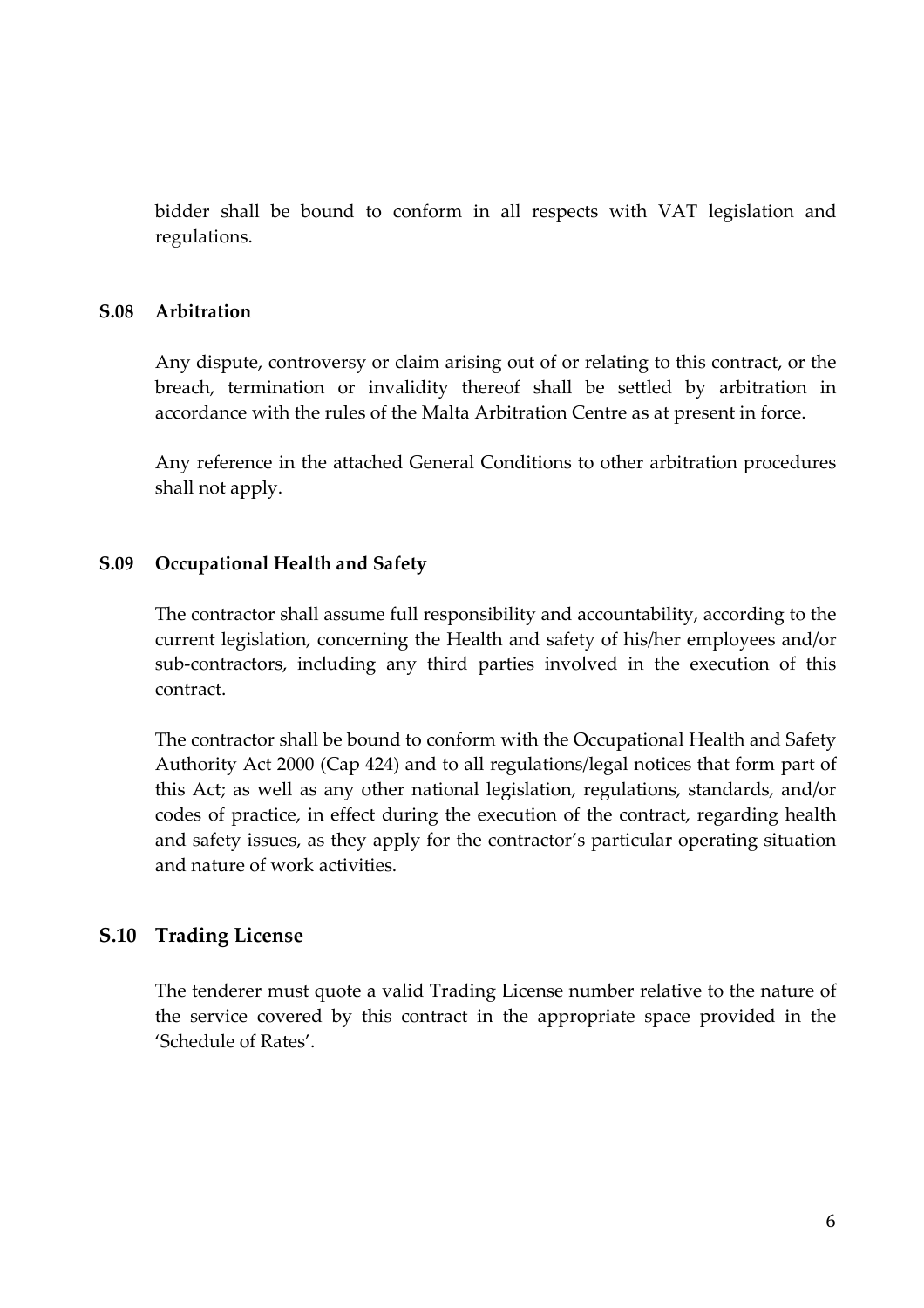#### **S.11 Data Protection Act.**

 The information collected on this form shall be processed in accordance to the Data Protection Act 2001. The contents of this document are confidential and intended solely for the use of this organization, and will not be disclosed or copied without your consent to anyone outside the Education Division unless the law permits.

## **S.12 General Condition (Works)**

 The below General Conditions governing the employment of labour in connection with Government Conditions, in so far as they are not inconsistent with the above, shall also apply.

- 12.1 The Contractor shall superintend the works himself or appoint a representative to do so. Such appointments shall be submitted to the Supervisor for approval. The approval may be withdrawn at any time. Should the Supervisor refuse to approve, or withdraw approval of the appointment, he shall set out the grounds on which his decision is based, and the Contractor shall submit an alternative appointment without delay. The address of the Contractor's representative shall be deemed to be the address for service given by the Contractor.
- 12.2 If the Supervisor withdraws his approval of the Contractor's representative, the Contractor shall, as soon as is practicable, after receiving notice of such withdrawal, remove the representative from the works and replace him with another representative approved by the Supervisor.
- 12.3 The Contractor's representative shall have full authority to make any decision necessary for the execution of the works, to receive and carry out administrative orders and to countersign the work register referred to in these General Conditions or the Annexes.
- 12.4 In any event, the Contractor shall be responsible for ensuring that the works are carried out satisfactorily, including ensuring that the specifications and administrative orders are adhered to by his own employees and by his subcontractors and their employees.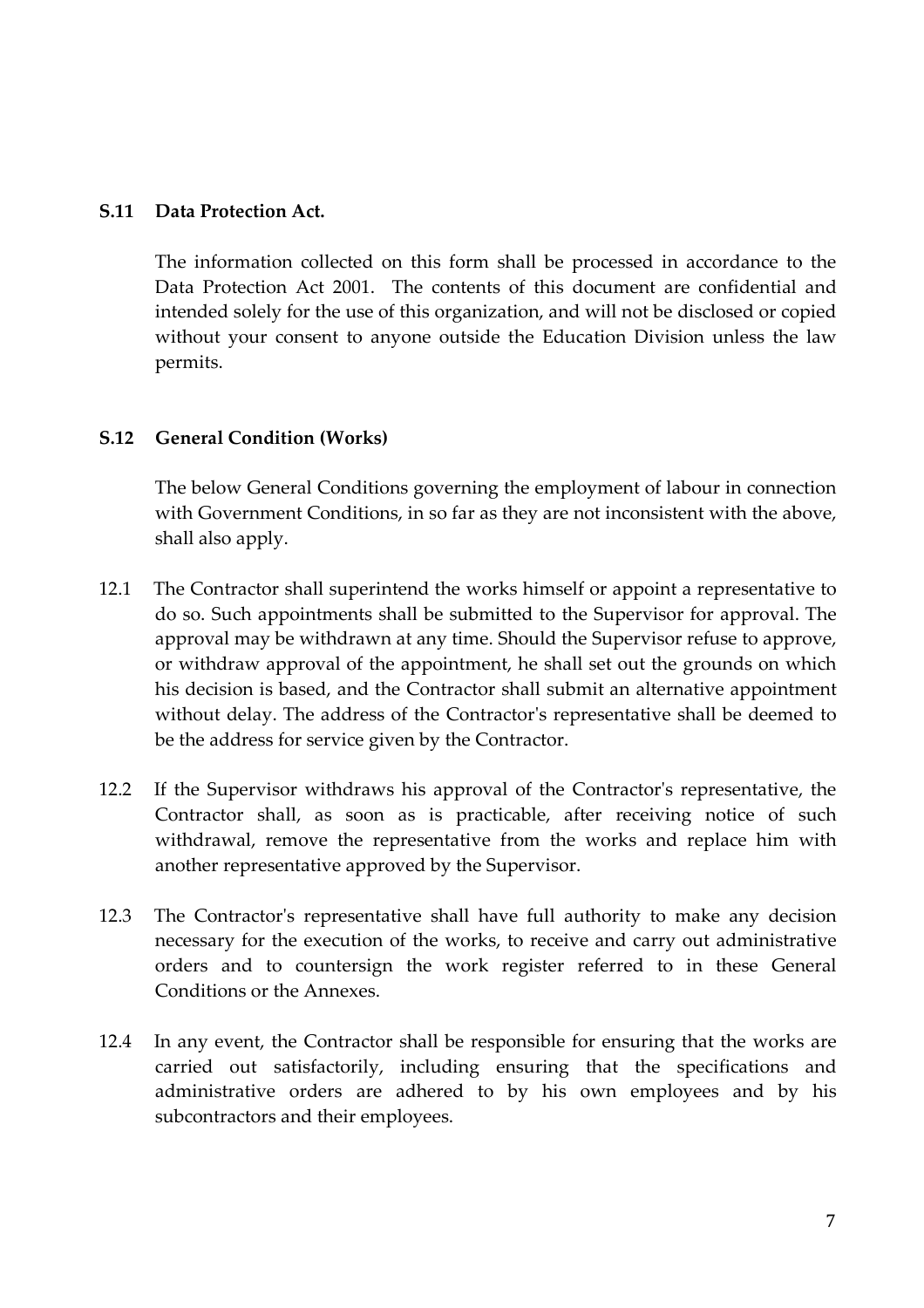# **TECHNICAL SPECIFICATION**

## **1. Scope of Work**

- 1.1 The area in question shall be air-conditioned by means of a split type reverse cycle heat pump units. These shall consist of indoor and outdoor units connected with lagged copper pipes and shall be capable of absorbing the heat gains from the building structure, occupants and other sources present within the area in order to maintain the desired conditions. **The nominal cooling capacities are based on indoor temperatures of 27 deg. C D.B., 19.5 deg. C WB and an outdoor temperature of at least 35 deg. C DB. However, the units shall be capable of operating in temperatures of up to 45 deg.C. This shall be specified in the technical literature supplied with the offer.**
- 1.2 It is expected that these units be highly reliable and shall operate with maximum quietness as well as to maintain the required conditions automatically. They shall be located as directed by the client/Engineer.

## 1.3 **The outdoor unit shall have a galvanised case and shall be suitably finished.**

- 1.4 Related works detailed in the specification include:
	- i) Drilling of holes through walls and floors and chasing where required for the passage of copper pipes and drains.
	- ii) Making good of any holes to the outside of the building so as to render these weatherproof.
	- iii) Removal and reinstatement of part of a soffit ceiling to install the units.
- 1.5 Works also include the supply and installation of:
	- i) The air conditioning equipment including outdoor and indoor units and any ancillary equipment required for a complete installation.
	- ii) The piping system including fittings, valves, insulation, drains, etc. for a complete piping and drain system.
	- iii) Connecting up of the equipment to electrical supply points provided by others.
	- v) Testing and commissioning of the complete air-conditioning system.

 Minor civil works such as the drilling of holes through walls and ceilings, chasing for the passage of pipes and the support of all equipment on the roof shall be the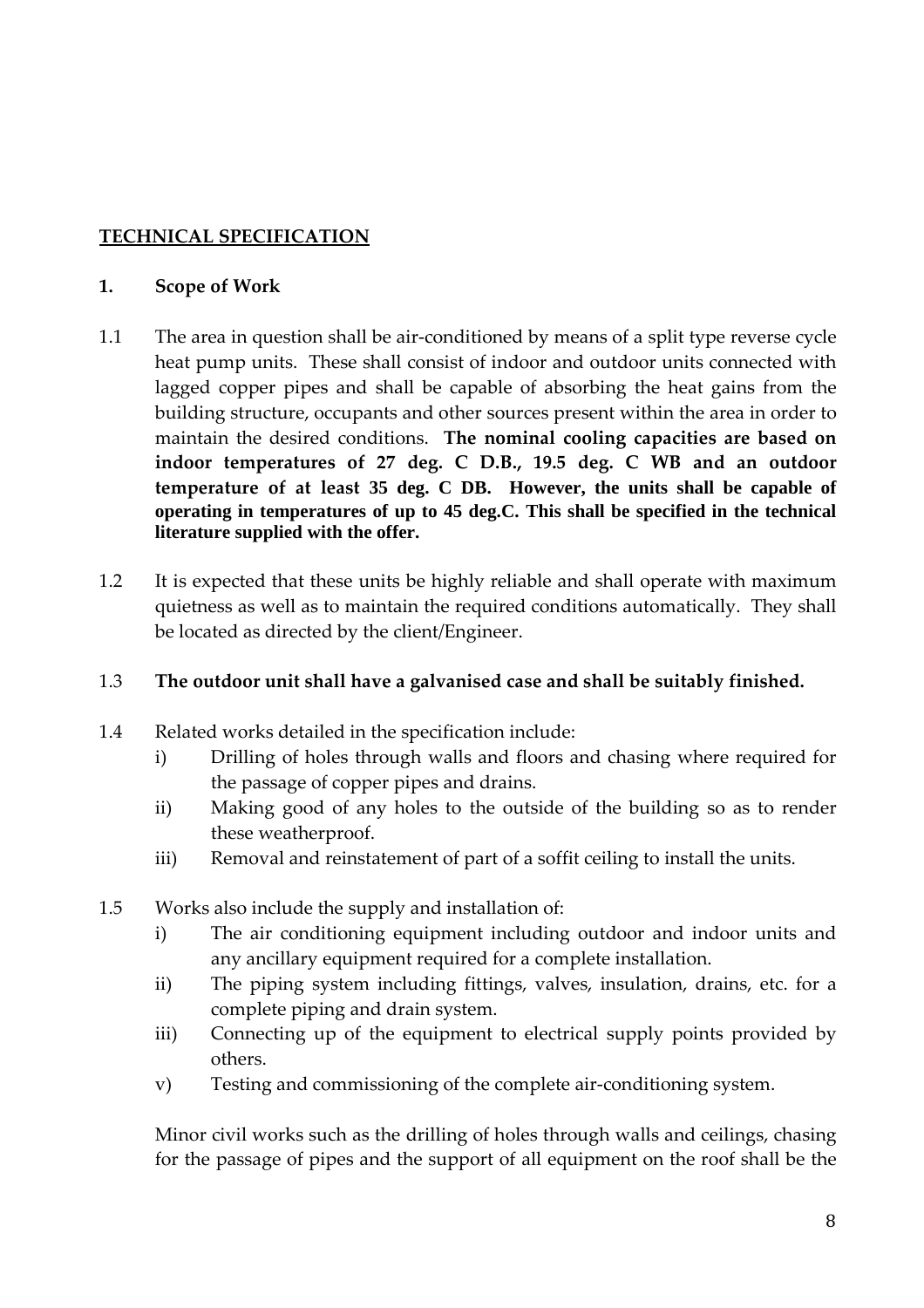responsibility of the air-conditioning contractor and shall be included in the price quoted in the schedule.

1.6 The tenderer shall give a 5-year guarantee on parts and labour on all individual items of the installation and also on the operation of the systems as a whole. This shall come into effect from the date of hand over of the equipment to the client. Should any parts be replaced within this period, the guarantee period on those parts shall be renewed for another five years in the case of a compressor and another year for any other component part.

## **1.7 The units being offered shall be Class A rated on both heating and cooling.**

## **2. Outdoor Condensing Unit**

- 2.1 The main components of the outdoor unit shall be housed in a **galvanised enclosure** neatly finished in suitable paint. This shall have a slim profile enabling it to be mounted unobtrusively and in the most confined spaces. The outdoor unit shall be supplied with a bracket for wall mounting. This shall also be galvanised.
- 2.2 The compressor shall be rendered soundproof by being mounted in a compartment or by other means. Inspection panels shall be easily removable facilitating access to all electrical and mechanical components and controls.
- 2.3 The cooling fan shall be of the vertically mounted type. A protection grille shall cover it and this shall also be weather proof. Weatherproof protection grilles shall also be provided for the air intake and discharge. The motors shall be silent running and fitted with rubber anti-vibration mountings.

## **3. Soffit Cassette Type Indoor Unit**

- 3.1 The unit shall be equipped with a condensate pump. The cooling capacity for the unit shall be quoted at medium fan setting. Prices indicated in the Bill of Quantities shall include at least 5m of copper pipes and drains.
- 3.2 The unit shall have a low profile and an attractive and aesthetically pleasing design. It shall be equipped with a three-speed fan possibility for low, medium and high speeds.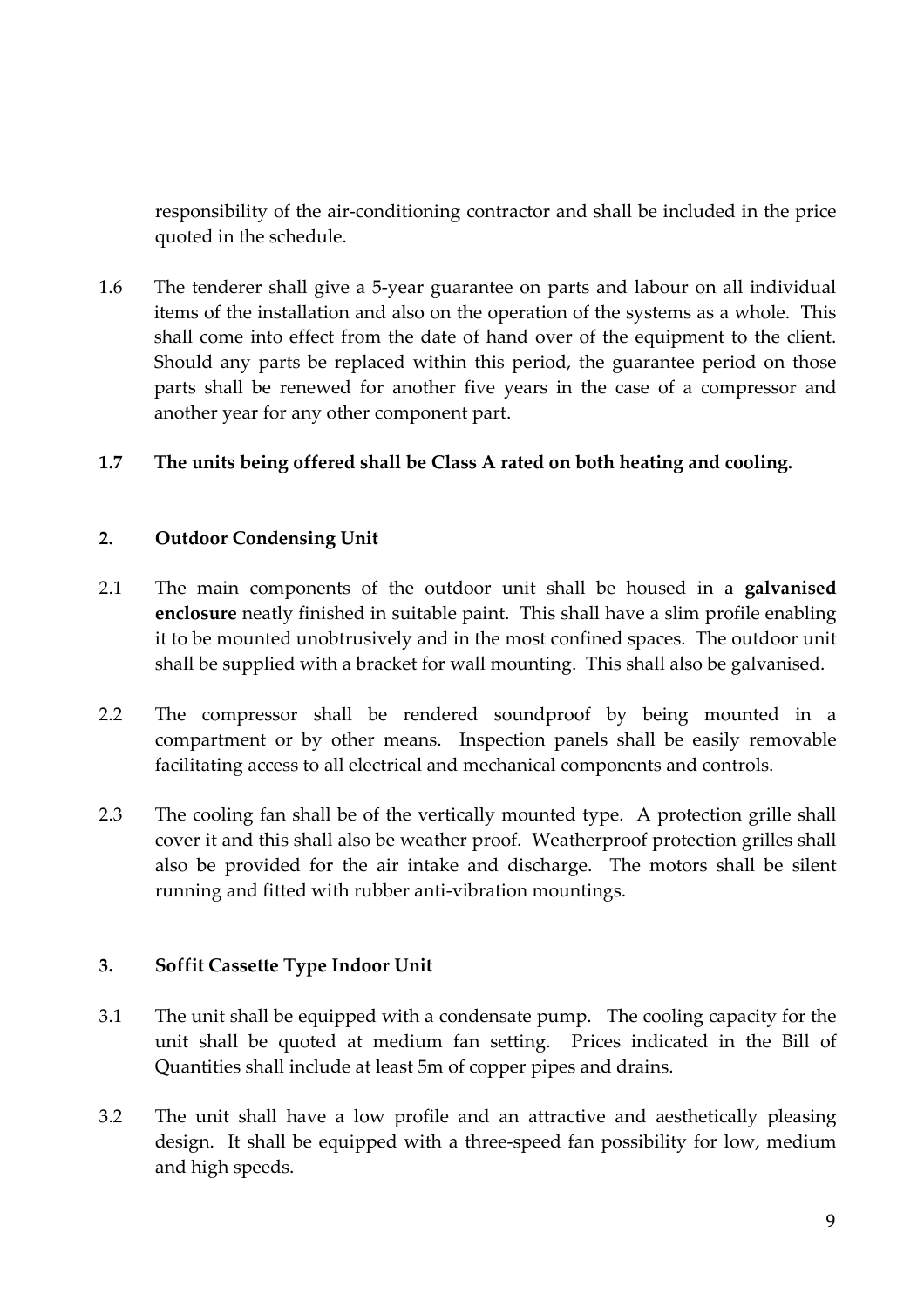- 3.3 Discharge deflection grilles shall be provided on the air outlet to allow for directional control. These shall swing automatically to ensure an even distribution. Inlet grilles shall be fixed direction. These grilles shall be made of high temperature resistant thermoplastic and shall not warp with prolonged use.
- 3.4 Acoustical and thermal insulation shall be used throughout the indoor unit. The fan shall be mounted on self-aligning bearings. Motor shall be silent running, rubber mounted and equipped with thermal overloads. Air filters shall be of the washable cassette type, rapidly removed and accessible.
- 3.5 The unit shall have easy access to the following components without the necessity of removal or dismantling.
	- Wiring diagram and identification plate
	- Terminal strips and electrical connections
	- Valves and refrigerant pipe connections
	- Blower motor assembly
	- Air filter
	- Air intake and discharge grilles
	- Condensate tray

# **4. Refrigerant Connections and Piping**

 The connections between the indoor and outdoor units shall be twin lagged copper pipes. In case of bending, the pipes shall not be subjected to radii smaller than 3.5 times the pipe diameter. Pipe insulation shall be stone colour/white and shall have fire resistant properties. These shall be clearly and comprehensively explained in the quotation.

## **5. Refrigerant Circuit**

## **The unit shall operate using R410A as refrigerant.**

The refrigerant circuit shall include the following:

a) **Inverter** driven Compressor, equipped with thermal and electrical protection, linked to a hermetically sealed and brazed refrigerant circuit.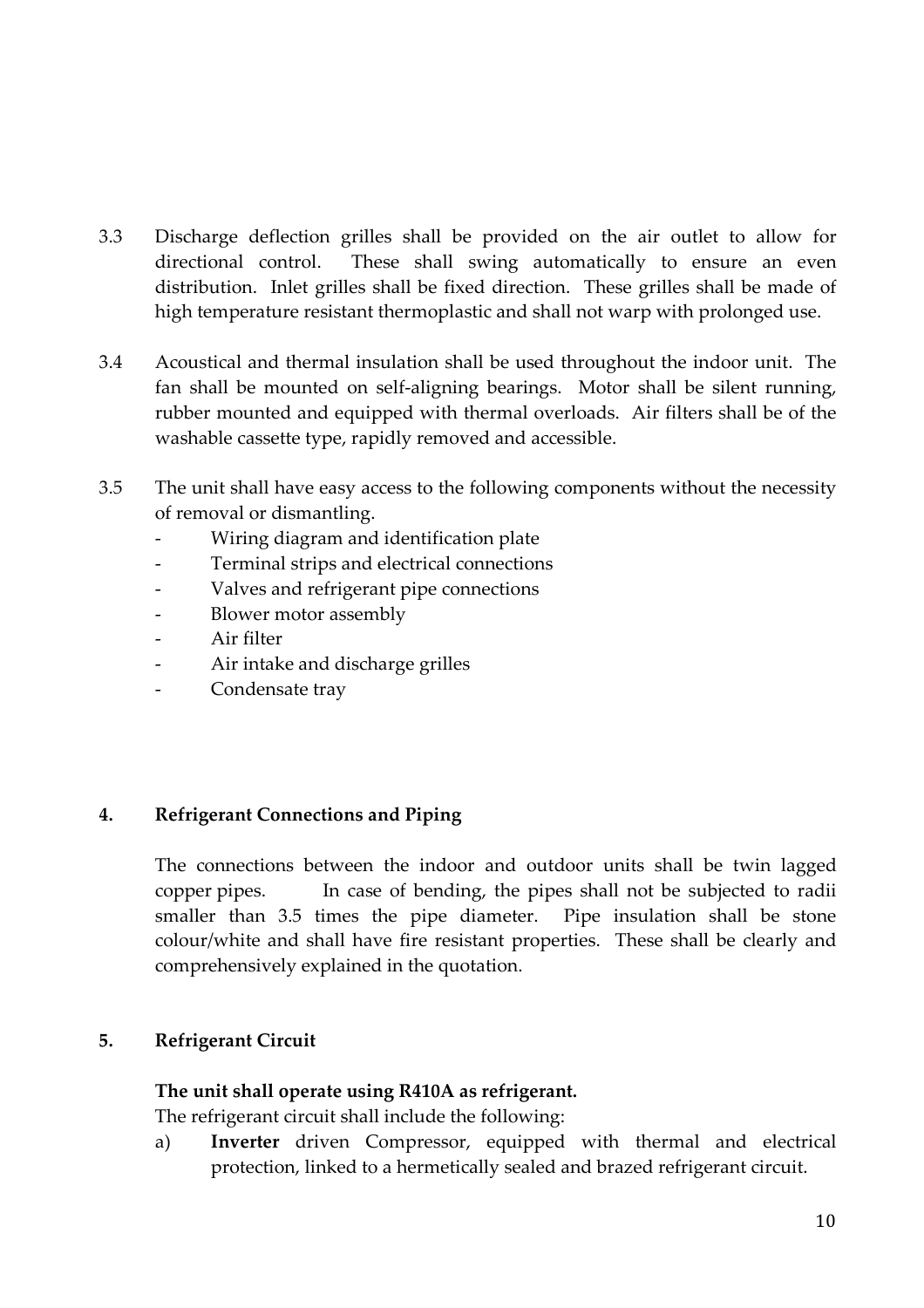- b) Pressure reducing device which shall be in adjustable and of the capillary type.
- c) A built in filter for the refrigerant.
- d) Inverting valve for cooling/heating cycle mode selection.
- e) Phase failure protection.
- f) High and low pressure switches.
- g) Oil protection.

## **6. Control**

 The indoor units shall include a **wireless remote control** unit. This controller shall at least include the following.

- a) On/Off switch
- b) Speed Control
- c) Cooling/ventilation only/heating selector.
- d) Thermostat for air conditioning temperature control.
- e) Timer

## **7. Condensate Draining**

- 7.1 The indoor units shall be equipped with a condensate pump. The drains shall slope in the direction of discharge. These pipes shall have a minimum slope of 2.5cm/m in the direction of flow.
- 7.2 The price for each individual unit shall include a length of at least 5m of drain. This shall run as instructed by the client/engineer. The tenderer shall as part of the offer supply a rate per metre run of drain extra to these five metres should this be required.

## **8. Electrical Requirements**

 All units shall require a single-phase 240V, 50Hz supply. All electrical systems and wiring shall conform to the latest edition of the I.E.E. and to current Enemalta regulations. In this respect, all induction motors above 1.5kW shall be equipped with power factor correction equipment to operate at a power factor of not less than 0.9 lagging at maximum rated power.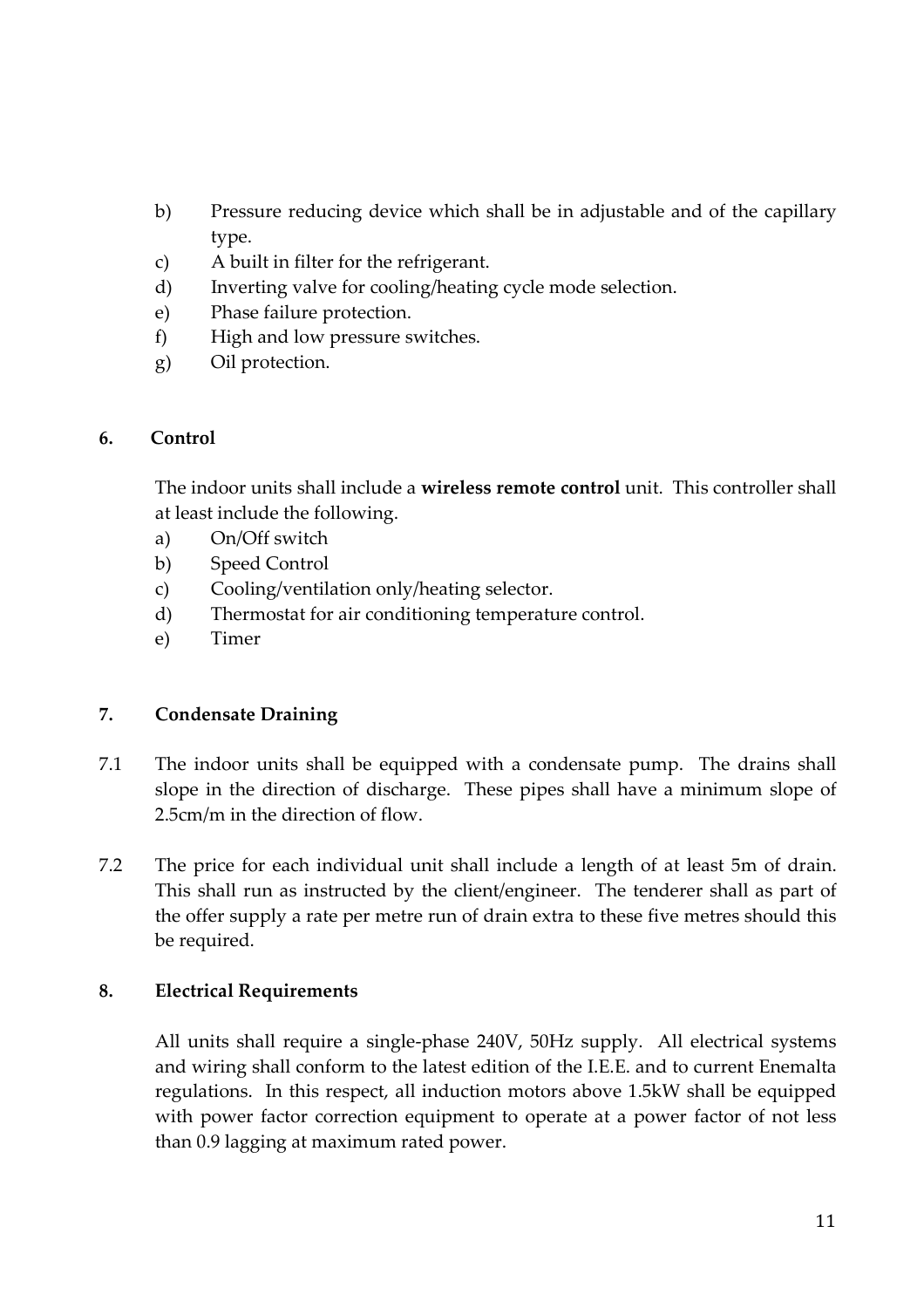## **INSTALLATION**

#### **9. General**

 Except where otherwise stated, workmanship shall comply with British Standard Codes of Practice, where applicable. It shall be of the highest standard throughout. The contractor shall ensure that the standard of finish demanded by this contract is achieved. Branded materials shall be assembled, constructed and joined in accordance with the manufacturer's instructions and recommendations.

#### **10. Installation of Equipment**

 The location of indoor and outdoor units shall be as instructed by the Engineer or Client. The support of the various items of equipment shall be the responsibility of the contractor. This shall include any necessary supports, drilling of holes through walls, chasing if required, builders work and making good of anything that is broken during installation.

#### **11. Outdoor Units**

 The outdoor unit/s shall be installed, supported and adequately isolated, so that no vibration transmission shall occur between it and the structure. Suppliers' recommended working clearances should be strictly adhered to. **It is not acceptable to have the outdoor unit supported on pieces of wood or left on the roof.** 

#### **12. Indoor units**

The installation of the indoor units necessitates the removal and reinstatement of parts of the existing soffit. This shall deemed to be included in the price for the supply and installation of the unit. **The ceilings consist of iron I beams and stone slabs. The indoor units and copper pipes shall not be supported from the stone slabs but from the metal beams. They shall therefore be positioned accordingly.**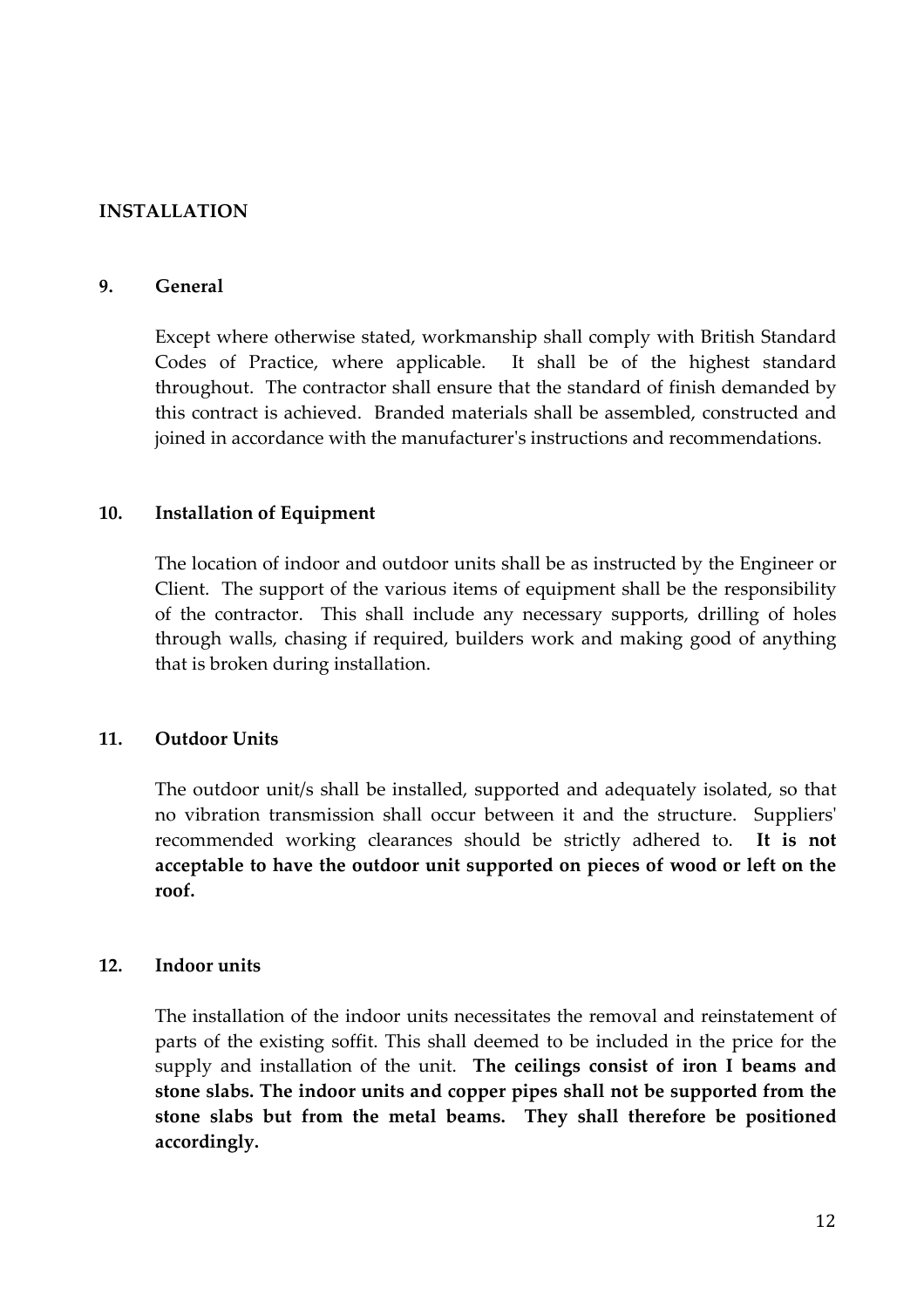## **13. Pipes**

- 13.1 Copper refrigerant pipes shall be surface run above the soffit ceiling and supported from the iron beams. **Pipe supports and brackets shall not be fixed to the stone slabs but only to the iron beams.** All brackets used shall be galvanised and painted in a protective finish elsewhere and only touch up shall be allowed on site.
- 13.2 Drain pipes of high temperature rigid PVC shall be properly joined in accordance with the manufacturer's recommendations and slope downstream at a gradient of 1:100 and not less than 1:250.
- 13.3 Under no circumstances shall joints in pipes (PVC and copper) be made in the thickness of walls, floors or ceilings. Pipes shall not be embedded in walls or floors unless specifically directed.

## **14. Pipe Insulation**

 Insulation shall be applied in such a manner that air circulation between it and the pipe shall be avoided. It shall only be applied after the pipes have been pressure tested to the satisfaction of the Engineer.

# **15. Other Works**

 Civil works connected with the installation mainly include the preparation of holes through walls, some of which may be made from concrete blocks. The air conditioning contractor shall carry these out. Holes shall be neatly prepared and to the size suitable for the pipe being fitted. These shall be made good and rendered weather proof if located on the outer walls of the building or leading to a shaft exposed to the outside. Other civil works include chasing and the support of the equipment. Adequate plinths/supports shall be prepared for the outdoor unit.

## **16. Painting**

16.1 All rusted metal surfaces shall be wire-brushed down to bare metal and shall not be painted prior to the approval of the Engineer. All painted surfaces, which are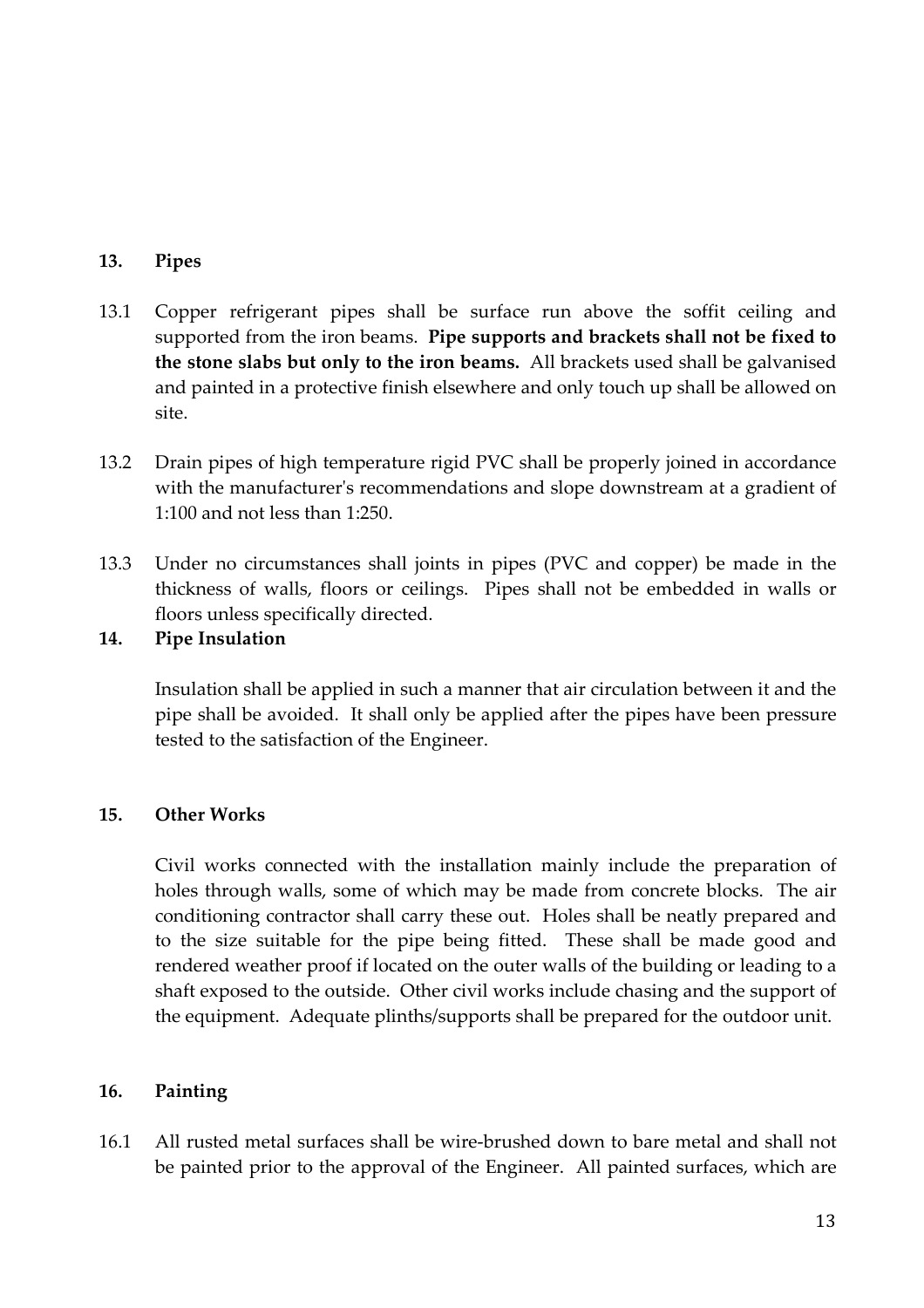meant to remain exposed, shall be given a coat of primer and two final coats of high gloss enamel paint of approved colour.

16.2 All galvanised metal surfaces shall be given adequate coats of etching primer and two final coats of high gloss enamel paint of an approved colour.

## **17. Commissioning and Testing**

- 17.1 All commissioning and testing shall be carried out in accordance with CIBSE commissioning Code Series A to the full satisfaction of the site Engineer.
- 17.2 The Contractor shall be responsible to provide all test points, test instruments and any related equipment for carrying out such tests, even if such requirements are not detailed and specified elsewhere on these documents.
- 17.3 The Contractor shall provide the Engineer with all certified performance characteristics and test data for all of the functional equipment.
- 17.4 Under no circumstances shall piping be buried or insulated before tests have been carried out to the satisfaction of the Engineer and before the Engineer has authorised the contractor to do so.

## **18. Manuals**

 Users manuals for all items of equipment including a booklet with simple operating instructions for the different systems shall also be handed over together with the drawings. Works shall not deemed to be complete unless these are made available.

# **19. Electrical**

- 19.1 Electrical works carried out in connection with the above detailed works shall be strictly in accordance with the latest edition of the I.E.E. and Enemalta regulations.
- 19.2 The electrical supply to the air-conditioning units shall be carried out by others. An adequate supply shall be located adjacent to each indoor/outdoor unit. All other electrical connections shall be the responsibility of the contractor.
- **20. Maintenance and Guarantee period**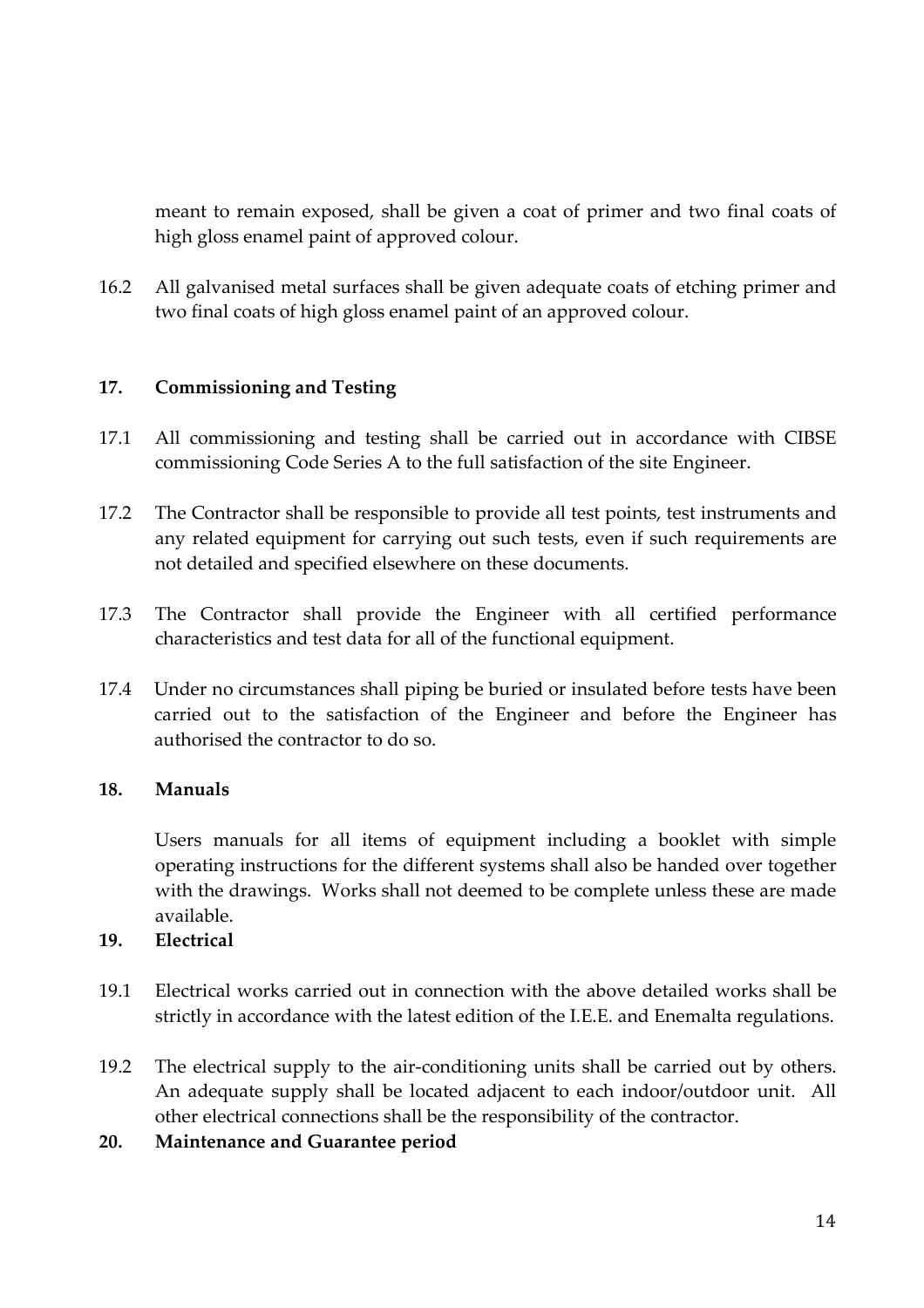- 20.1 Included in the tender shall be a maintenance agreement for all the units covering the guarantee period of 60 months or five years. **The guarantee period and maintenance period shall come into effect upon completion of the installation and commissioning.**
- 20.2 A detailed agreement for Full Maintenance of all the equipment shall be supplied with the offer. This shall be binding during the maintenance period.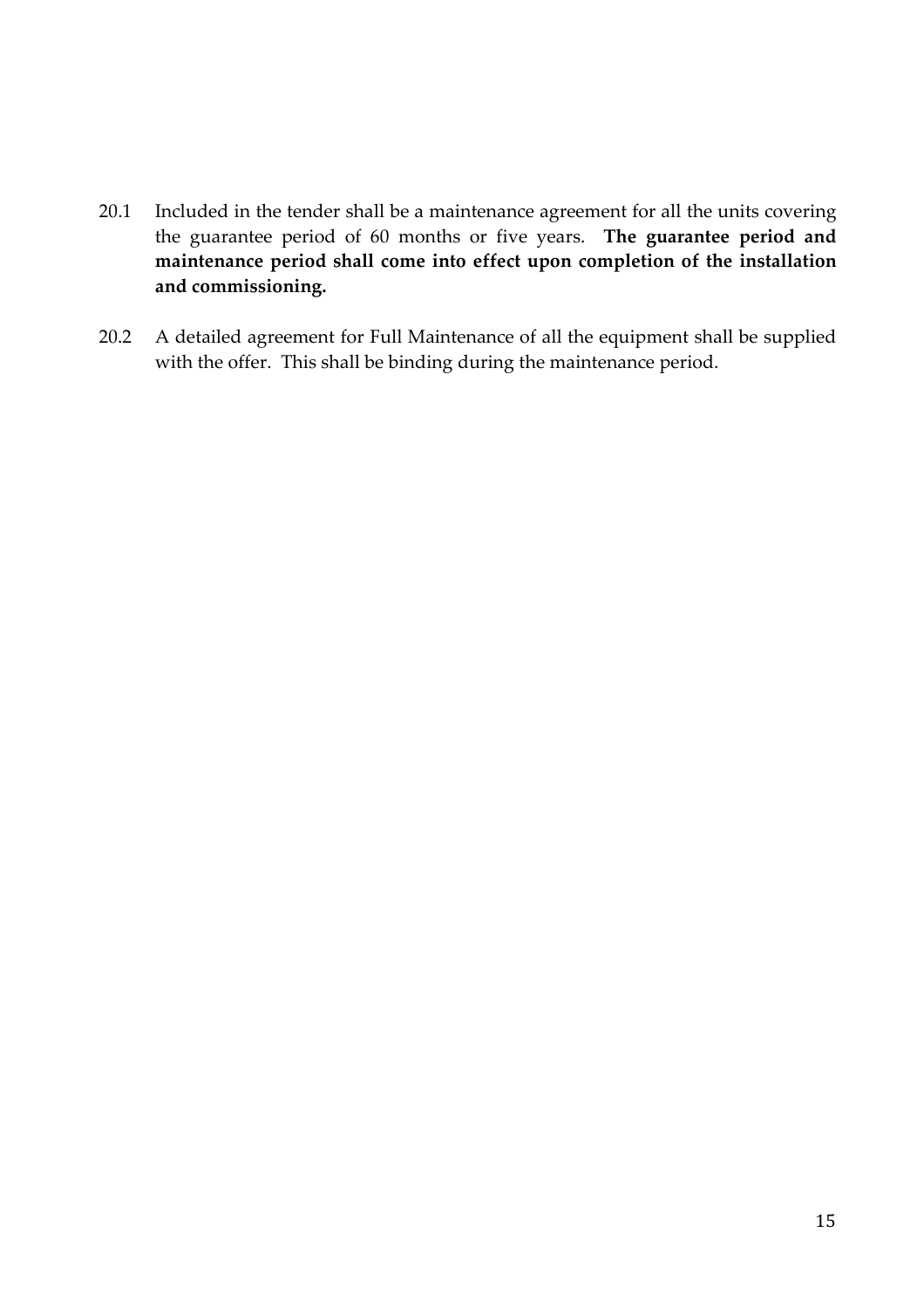# **Section B: Offer**

## **SCHEDULE OF PRICE**

| Item         | Description                                                                                                                                                                                 | Qty            | Unit | Rate               | Amount             |
|--------------|---------------------------------------------------------------------------------------------------------------------------------------------------------------------------------------------|----------------|------|--------------------|--------------------|
|              | To supply, deliver to site, install and<br>connect<br>and<br>commission<br>up<br>the<br>following equipment. All the items in<br>this bill to conform to the accompanying<br>specification. |                |      | as per clause S.07 | as per clause S.07 |
|              | Cooling Capacities for the units shall be<br>as specified or larger. Smaller sized<br>units will not be accepted.                                                                           |                |      |                    |                    |
| A            | Soffit Cassette type unit as specified.<br>Cooling Capacity 5.0kW                                                                                                                           | $\overline{2}$ | no.  |                    |                    |
|              | This is the minimum cooling capacity<br>based on indoor temp. 27 deg.CDB, 19.5<br>deg. CWB and an outdoor temperature<br>of 35 deg. CDB.                                                    |                |      |                    |                    |
| B            | Twin refrigerant copper pipes (suct. &<br>disch.) complete with insulation etc.<br>between the indoor and outdoor units<br>extra to the 5m supplied with each unit                          | 20             | m    |                    |                    |
| $\mathsf{C}$ | PVC condensate drains from indoor<br>units to discharge points as indicated<br>including any necessary chasing as<br>specified, extra to the 5m supplied with<br>each unit 20mm diameter    | 20             | m    |                    |                    |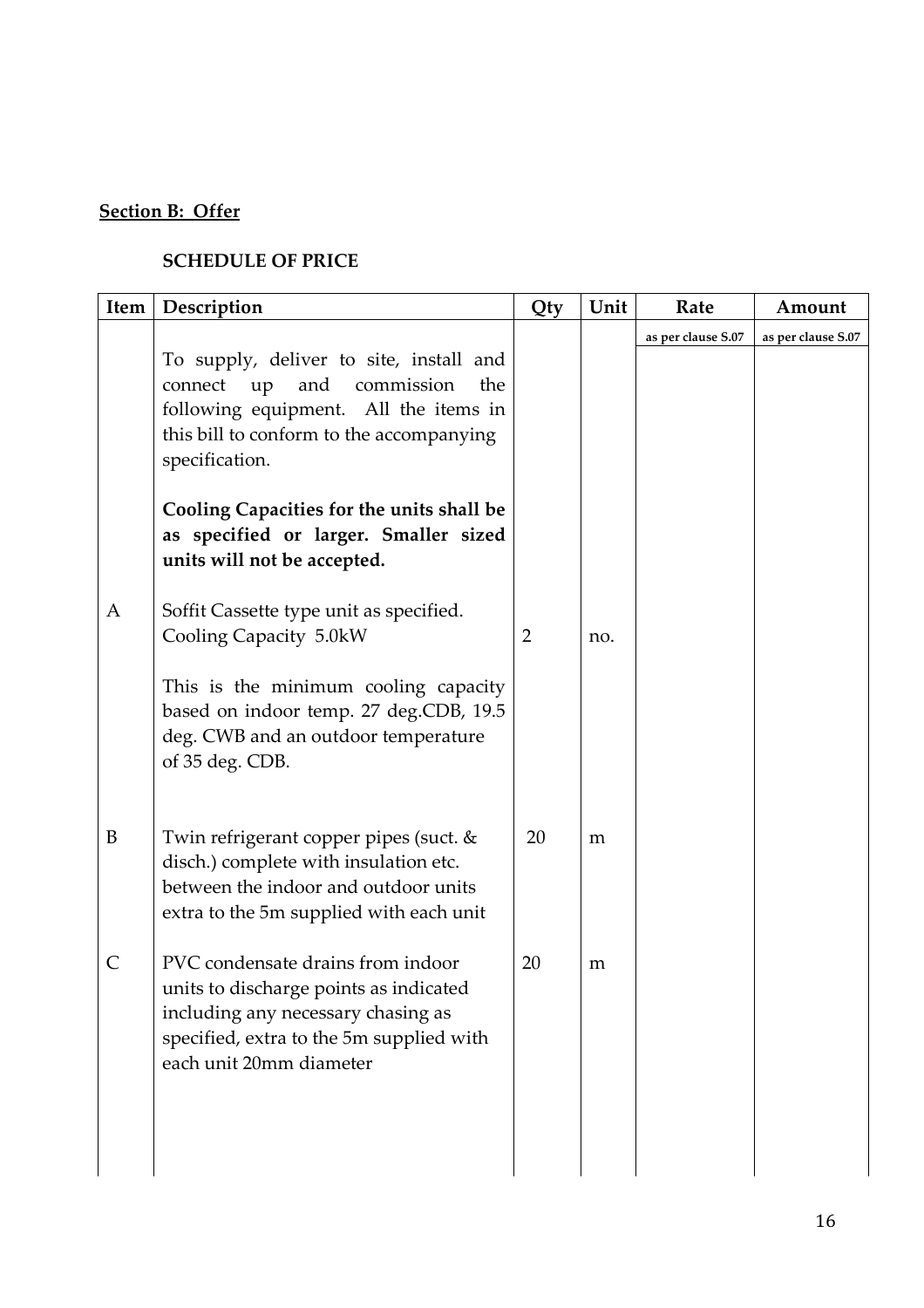| D<br>E | Wiring including any necessary conduit,<br>fittings etc., between the power supply<br>and equipment<br>Full maintenance for 60 months from<br>commissioning. | Lump<br>5 | Sum<br>year |                    |  |
|--------|--------------------------------------------------------------------------------------------------------------------------------------------------------------|-----------|-------------|--------------------|--|
|        |                                                                                                                                                              |           |             |                    |  |
|        |                                                                                                                                                              |           |             | <b>Grand Total</b> |  |
|        |                                                                                                                                                              |           |             | Price              |  |

Completion Period\_\_\_\_\_\_\_\_ days

Signature Date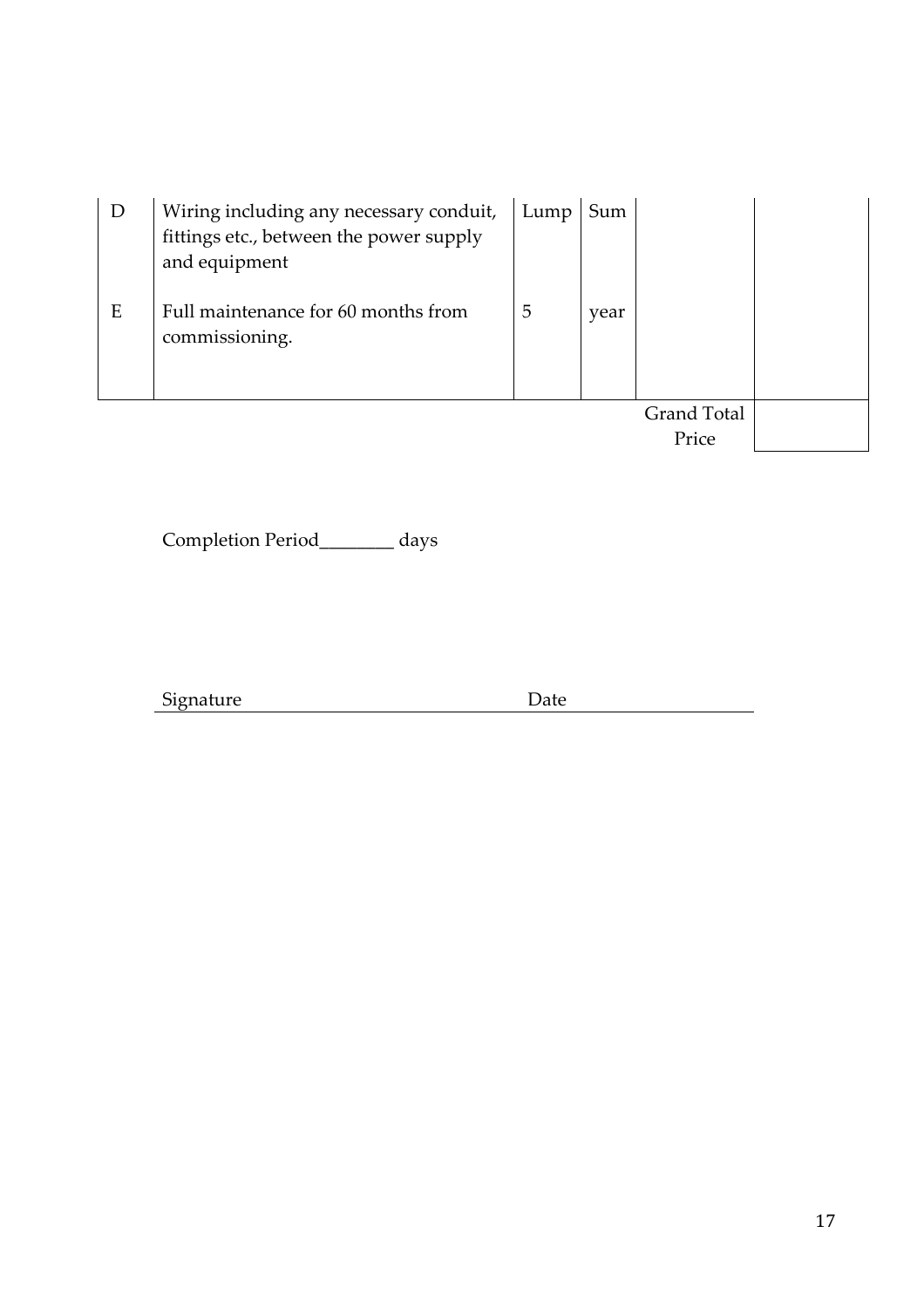# **Company Information:**

| Full name of Company              |  |
|-----------------------------------|--|
| <b>Address of Company</b>         |  |
| Trading Licence No                |  |
| Valid up to                       |  |
| Full name of contact person       |  |
| Contact Telephone Number /        |  |
| Mobile Number & Fax Number        |  |
| <b>Email Address</b>              |  |
| VAT/Registration number           |  |
| Quotation Date                    |  |
| Literature, Drawings, Digital     |  |
| Images and / or technical data of |  |
| item being quoted                 |  |
| A copy of the guarantee on all    |  |
| equipment for a period of 60      |  |
| months as per Clause S.06         |  |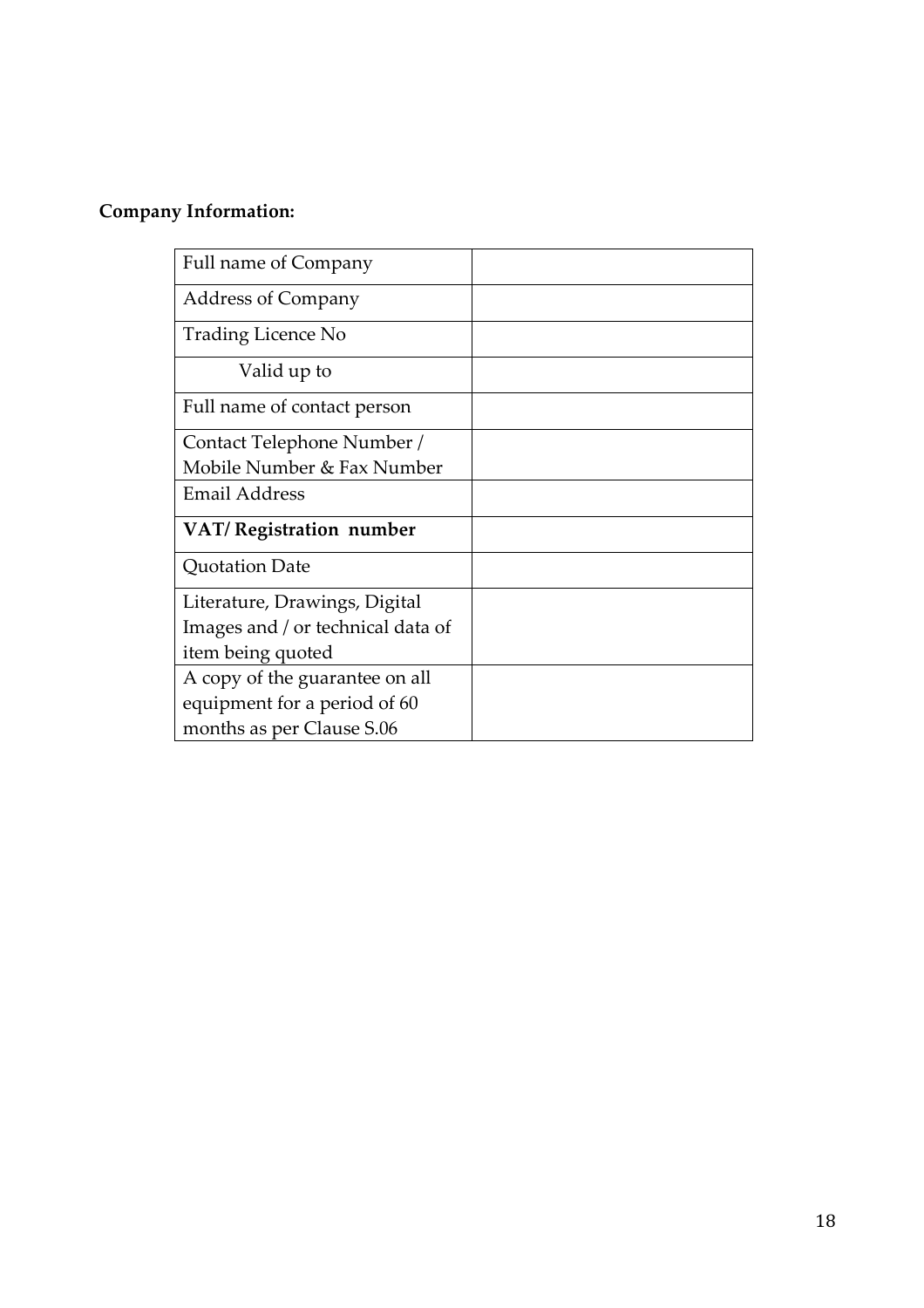#### **Section C: Instructions to tenderers**

- 1. You are kindly requested to submit your offer/s for the above item/s. **All offers should include the following information**:
	- Full name of Company,
	- Address of Company,
	- Company trading license no
	- Full name & Designation of contact person,
	- Contact Telephone Number / Mobile Number & Fax Number,
	- Email Address,
	- **VAT number**,
	- Quotation Date,
	- Literature, Drawings, Digital Images and / or technical data of item being quoted,
	- Estimate of completion period
- 2. Soft copies of the Submission must be provided in Word, Excel, pdf or jpg formats. When links are provided for Technical Specifications, these should lead to the website and must not require the downloading of any programs, the creation of accounts or other functions. Other formats will NOT be considered.
- 3. Quotes must be valid for a minimum of 90 days.

#### 4. **Since this call is a limited period contract, the awarded contract shall be valid for two (2) years or up to the maximum of €6,000 excluding VAT whichever comes first.**

- 5. The Ministry may, after giving the Contractor seven days' notice, terminate the contract in any of the following cases:
	- a) the Contractor fails to effect delivery in whole or in part, within two weeks from the expiration of the period stipulated in the contract without the previous permission of the Ministry;
	- b) the Contractor fails to comply within a reasonable time with a notice given by the Project Manager requiring him to make good any neglect or failure to perform his obligations under the contract which seriously affects the proper and timely performance of the works;
	- c) the Contractor, following another procurement procedure or grant award procedure financed by the Community budget, has been declared to be in serious breach of contract for failure to perform its contractual obligations;
	- d) any organizational modification occurs involving a change in the legal personality, nature or control of the Contractor, unless such modification is recorded in an addendum to the contract.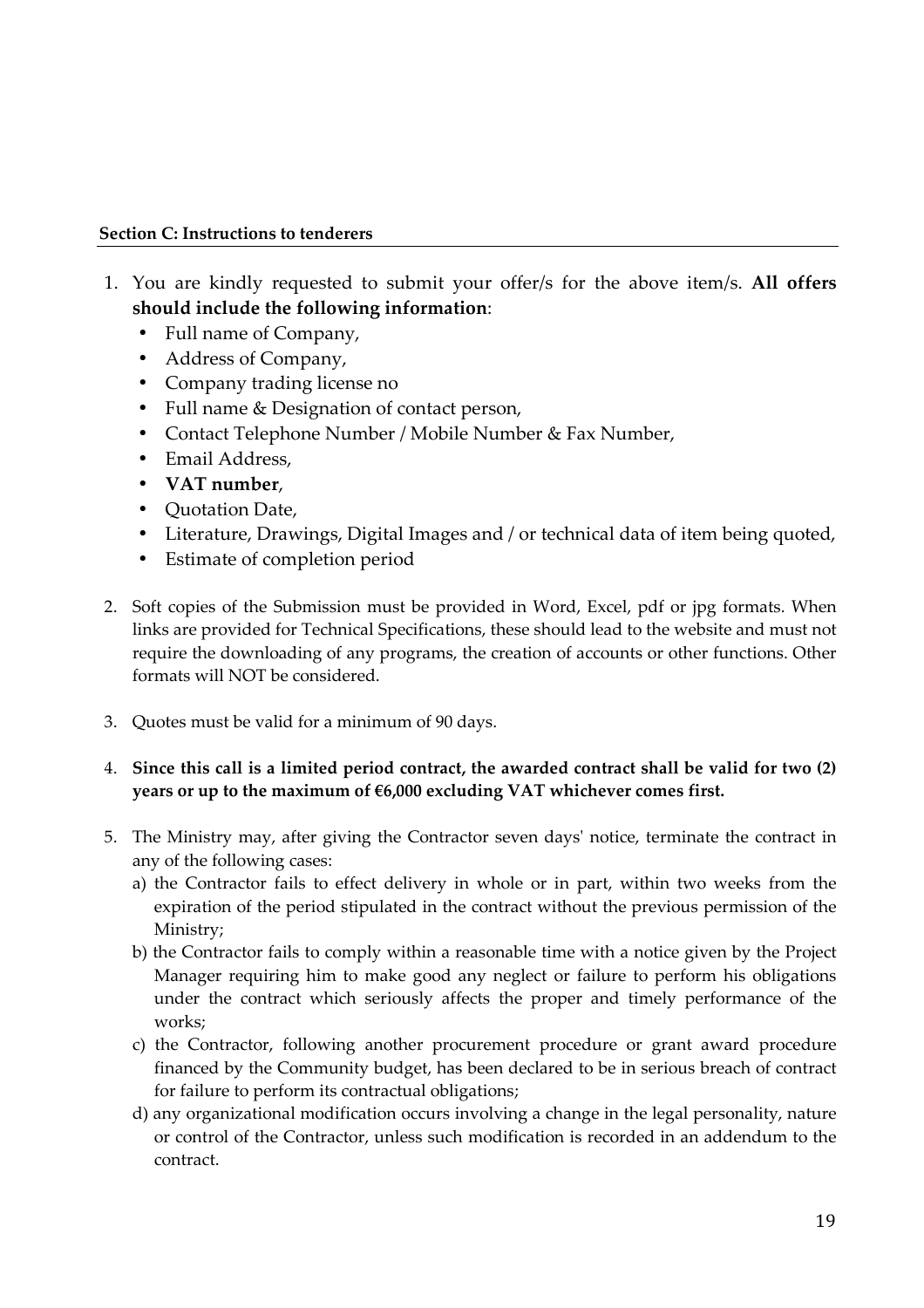## 6. **Delivery costs must be included in all received quotes.**

- Prices are to include delivery costs. The Bidder is advised to contact Valletta Local Council to familiarise self with any charges, permits and any other obligations that are to be borne by the contractor to effect delivery. The Contracting Authority shall not be charged with any other charges on delivery which were not reflected in the respective bid.
- If a crane or other machinery is to be used, reference is being made to this form which is to be filled in and submitted to the Local Council. For further information kindly contact local council on 21234141 or 21251397. http://www.snapadministration.com/snapdatafiles/files/CityOfValletta/633823 159651745000.pdf
- 7. In the event of the award, prior and Commissioning a site visit is mandatory without any commitment on behalf of the government in the presence of MFA personnel. The site visit is being requested in order to discuss the commissioning, delivery and installation conditions for each job request.
- 8. The Government reserves the right to:
	- impose Penalties if items are not delivered within the time stipulated in the quote submitted by the awarded tenderer, which must never **exceed 2 weeks** from date of order;
	- purchase a quantity of items on behalf of the awarded tenderer if the awarded tenderer fails to deliver the items within the time stipulated in the quote submitted by the same tenderer, which must never **exceed 2 weeks** from date of order.
- 9. Clarifications can be sought up to  $28<sup>th</sup>$  October, 2014 at 10:00 hrs. Clarification are to be requested by sending an email to **procurement.mfa@gov.mt**
- 10. Quotations should be in Euro currency. Tenderers must quote all components of the price inclusive of taxes, customs and import duties and any discounts. The financial offer will be considered as the total financial cost to the contracting authority including any VAT that may have to be paid not through the winning tenderer. Except as may otherwise be provided for in the contract, no payment will be made for items which have not been costed.
- 11. All Suppliers/contractors are advised to bid their rates and prices on the appropriate Schedule of Prices provided at Section B above. No offers are accepted if they are found not in accordance with or deviate from the original Schedule of Rates provided with this.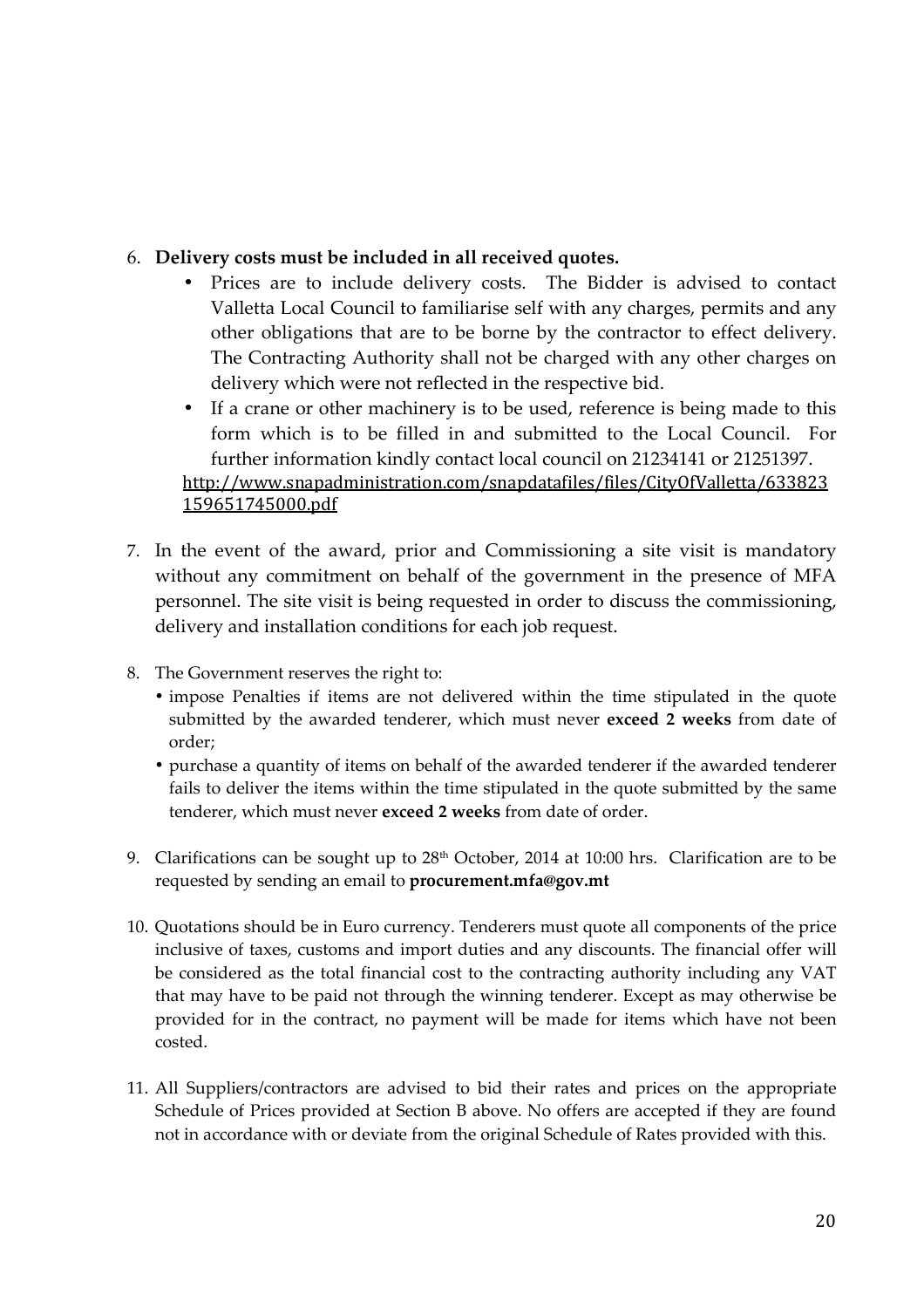- 12. Prices are to include delivery costs. The Bidder is advised to contact Valletta Local Council to familiarise self with any charges, permits and any other obligations that are to be borne by the contractor to effect delivery. The Contracting Authority shall not be charged with any other charges on delivery which were not reflected in the respective bid.
- 13. If the tenderer offers a discount, the discount must be absorbed in the rates of the Bill of Quantities/Financial Statement. The prices for the contract must include all of the works to be provided. The prices quoted are fixed and not subject to revision or escalation in costs.
- 14. The prices quoted are fixed and not subject to revision or escalation in costs.
- 15. Tenderers are requested to be guided the following guidelines related to CE markings in line with Maltese and EU Legislations:
	- Tenderers must conform with CE standards and any applicable local legislations and thus, shall be bound to submit the Declaration of Conformity upon request. (where applicable);
	- Quoted Item is to include CE mark wording, basic compliance requirements and certifications on specifications. The CE mark is to be present on the outer pack, instructions leaflet, and where possible, on the product itself. The CE-mark must be in a specific format as shown in Figure 1. No other marks will be considered acceptable. (where applicable)



- Quoted Item is to display relevant information and warnings as specified in Annex 1 Section 13 of Directive 93/42/EEC. (where applicable)
- 16. Quotations, specifications and manuals must be in English or Maltese. Tenderers submitting information, specifications and manuals in other languages only will be automatically disqualified.
- 17. Items offered that do not conform to specifications will not be considered.
- 18. Tender will be awarded to the cheapest specifications compliant offer.